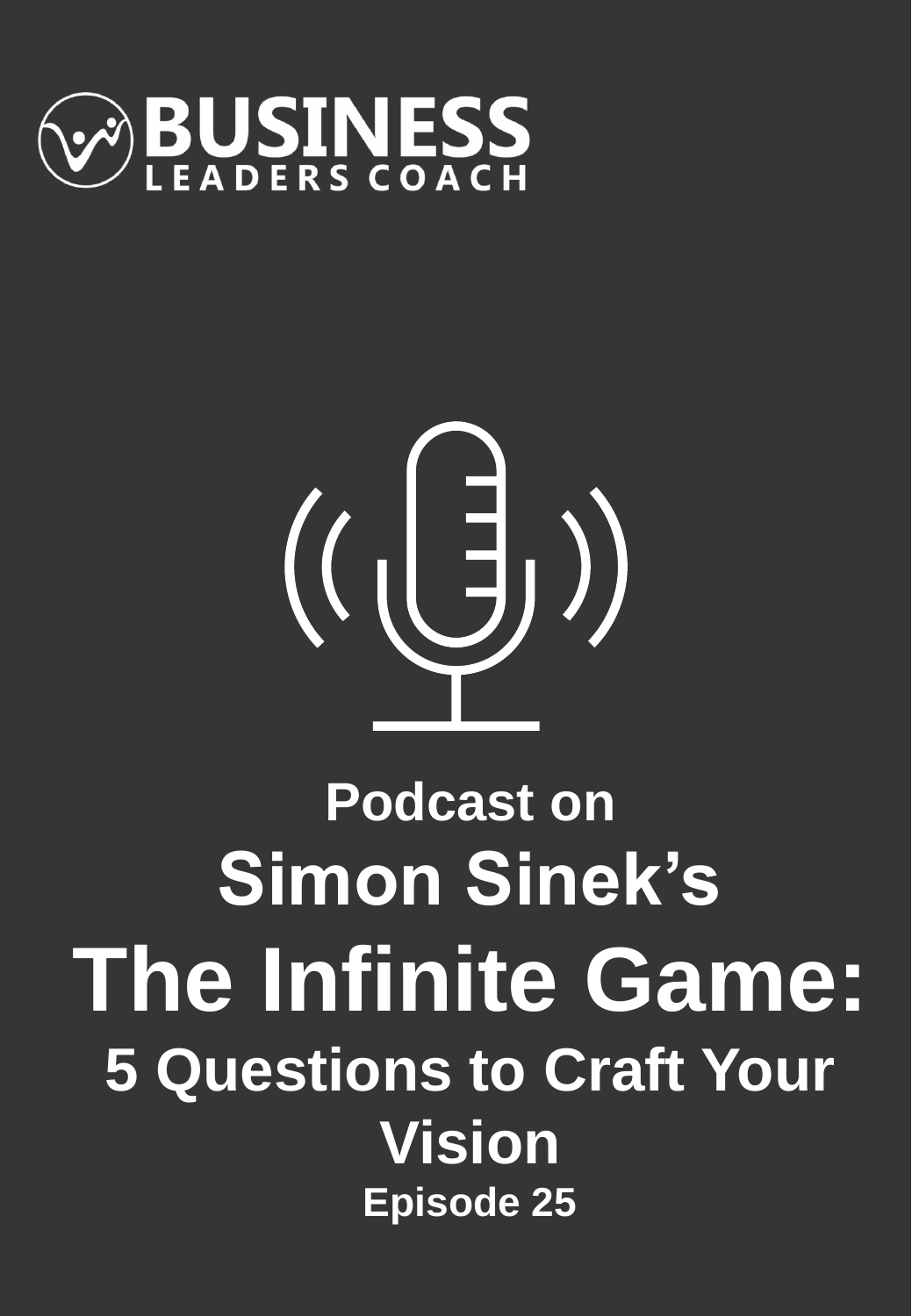# **Are you playing the infinite game?**

In Podcast Episode 25 Toye shares from Simon Sinek's book The Infinite Game asking;

**Does your business have a Just Cause?** Below are the questions Toye goes through in the episode.

Answer the questions below yourself and then with your team to assess if you have a clear 'Just Cause' (long-term vision).

# **5 Questions to Craft Your Vision**

### **Stand for Something affirmative & Optimistic**

### **1. Does what we do stand for something positive and optimistic?**

a)What is it? b)What do we stand for? c)What good are we contributing to through our service or product?

### **Inclusion**

### **2. Can everyone in the organisation contribute to this cause?**

a) How will they know?

### **Service:**

### **3. Who is the primary beneficiary of our cause? (Think of what you wrote in question 1)**

- a. How do our customers benefit from our service?
- b. Are some customers benefiting from us even before money is exchanged? How?
- c. How can we create that dynamic where our potential customers benefit from us first before we exchange money for more value?

### **Resilience**

### **4. Is what we do able to endure political, technological and cultural change?**

a. How would we know?

### **Idealistic**

**5. Imagine what the world will look like when we have accomplished our cause? Write down what you see.**